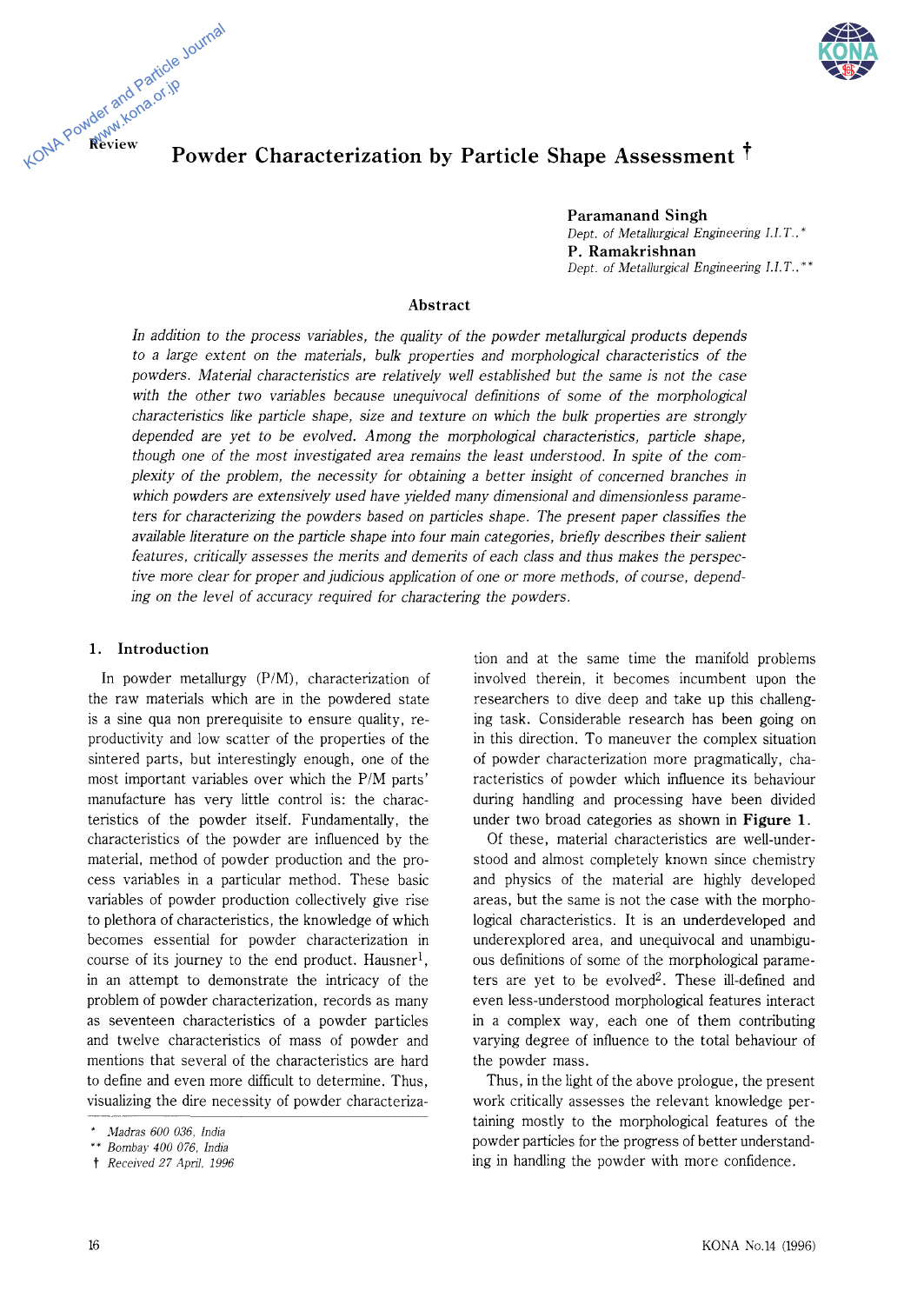



Fig. **1** A broad classification of powder characteristics.

# **2. Definition of shape and type of powder particle**

Powder particle is a very complex entity. Its complexity depends upon the material as well as the process of production. It can be a smooth (even) and completely solid tiny mass or rough Gagged) and spongy in nature and hence, numerous categories are possible depending upon its external and internal  $deta$ ils<sup>3</sup>.

Shape is the expression of only external morphology of the powder particle and it includes form (overall shape), roundness (smoothness) and surface texture<sup>4</sup> . **Figure 2** and **3** depict this definition of shape. Mathematically speaking, shape is the recognised pattern of relationships among all of the points which constitute the external surface<sup>2</sup>, i.e., complete description of shape requires the specification of a closed curve in space. Implementation of such a rigorous definition of shape for fine powder particles is difficult and complex and hence, in most of the situations a three dimensional particle is projected in a plane to obtain two dimensional closed curve and then this closed curve is taken to describe the particle shape. Based on the nature of the particle profile in two dimensional plane, particle can be put under two classes - Analytic or holomorphic particle and nonanalytic or nonhomorphic particle2. Analytic or holomorphic particle is defined such that a vector from the centre of gravity of the particle to any point on the particle surface intersects the surface but once. This is pictorially represented in **Figure 4(a)** and **4(b).** For example, gas atomized copper powder and to a large extent reduced copper powders belong to this category. Nonanalytic or nonholomorphic particle is defined such that at least one radius vector from the centre of gravity of the particle



**Fig.** 2 Representation of form, roundness and surface texture by three linear dimensions to illustrate their independence.



Fig. 3 A particle outline (heavy solid line) with its component elements dimensions to illustrate their independence.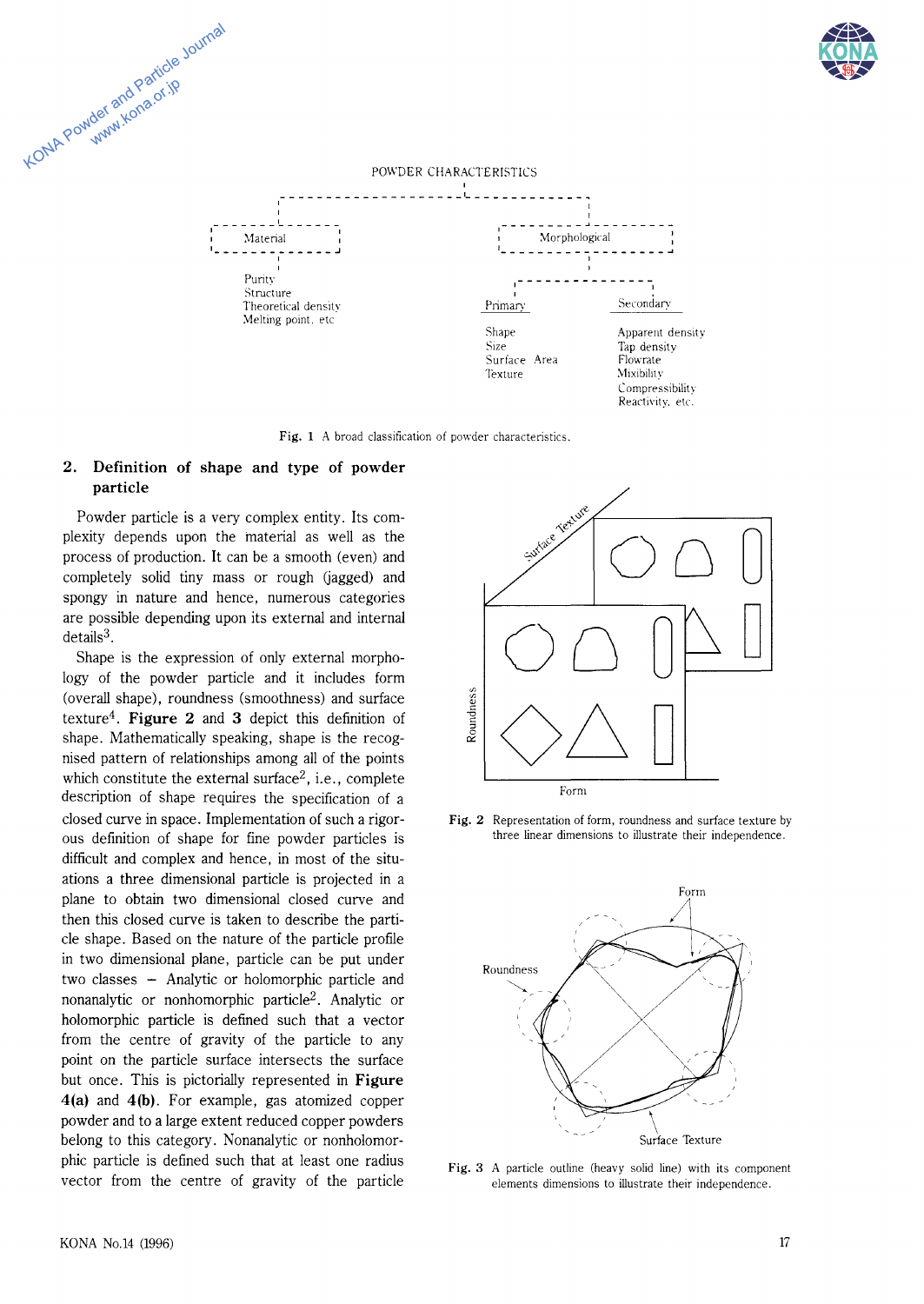



Fig. 4 (a) and (b) are two different ways of representing holomorphic or analytic particle profile.

intersects the surface of particle more than once. This is pictorially represented in **Figure 5(a)** and **5(b).**  Electrolytic copper powder and carbon black aggregates belong to this category.

The objective of the preceding definition of shape and classification of the particle types is to provide the basis for critically examining the merits and demerits and also of the level of accuracy of a particular approach for powder characterization reviewed under the subsequent subsections.

# **3. Panoramic view of powder characterization**

Size and shape are fundamental characteristics of a powder particle and hence, of a given mass of powder. **In** fact, both size and shape are intimately



Angle. Degree

**Fig. 5** (a) and (b) are two different ways of representing nonholomorphic or nonanalytic particle profile.

related to and inseparable from each other. Most of the literature in the area of powder characterization is clustered around the measurement of these basic intrinsic properties and characteristics derived thereof in one form or another. Various methods available in the literature for this purpose can be divided into four general classes<sup>5</sup>: (i) the use of words to convey shape characteristics (verbalization of shape), (ii) the assessment of individual particle characteristics, (iii) shape generation by various methods and (iv) measurements of bulk properties of powders. Among these four classes, the (i) deals with the means of description, the (ii) and the (iv) deal with the means of observation and the (iii) deals with the transformation of particle profile into mathematical form. The succeeding sub-section describes the important methods lying under different general classes.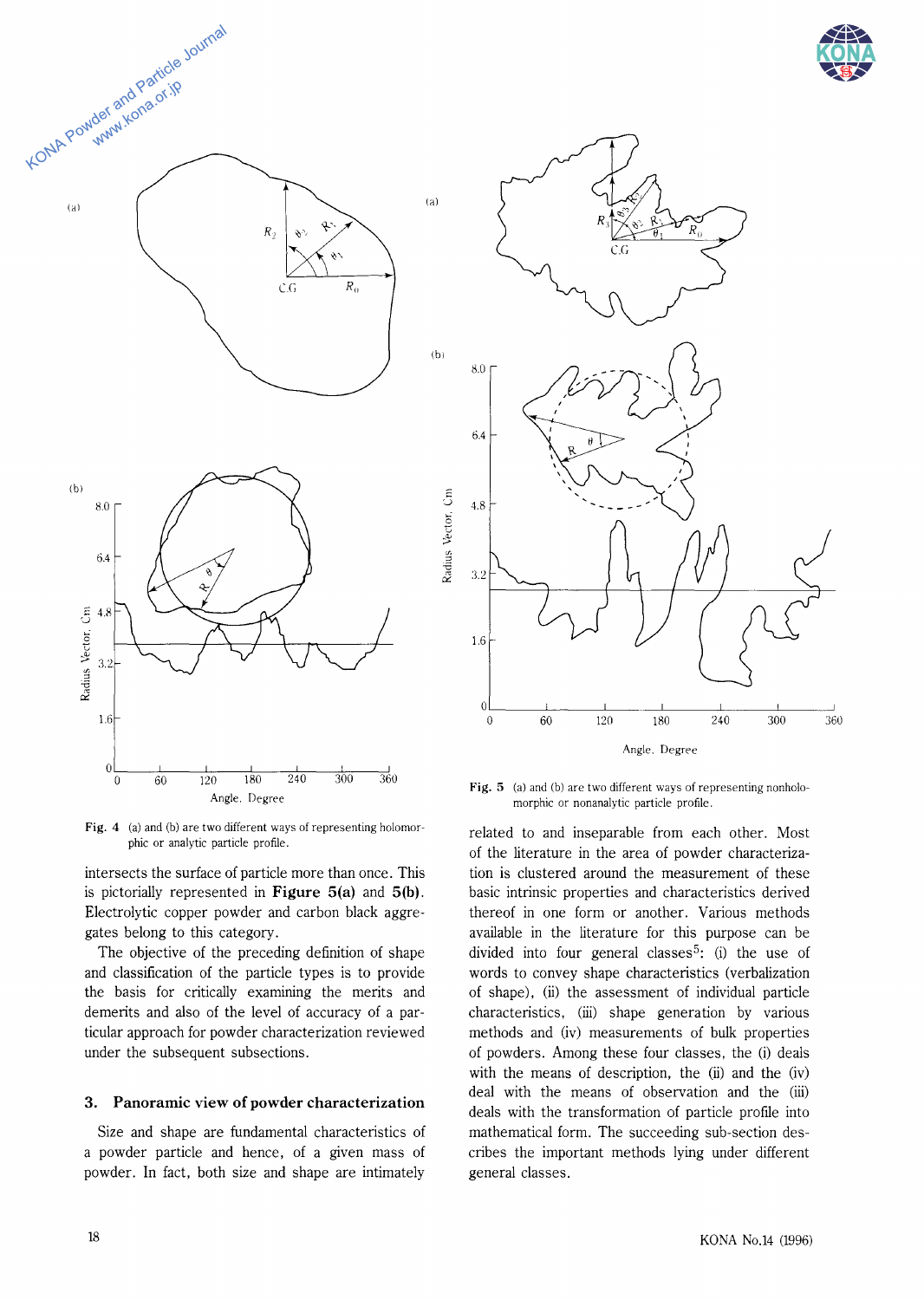

## **3.1 Verbalization of Shape**

Words like discs, blades, rods and equidimensionals have been used, based on the breadth to length and thickness to breadth ratios of the powder particles, to classify the powders into different shape groups. In Heywood's system<sup>6</sup> of classification each particle is allocated to a different shape group which resembles one of the four geometrical forms - angular tetrahedral, angular prismoidal, subangular and rounded. The allocation of particles to a shape group is done based on the measurement of volume coefficient and surface coefficient. British standard<sup>7</sup> gives a glossary of descriptive terms like acicular, angular, fibrous, irregular, nodular, crystalline, dendritic, flaky, granular and spherical for characterising powder particles. These conventional terminologies refer to two distinct characteristics of a powder particle namely, the geometrical form and the relative proportion of length, breadth and thickness. Riley and Magnuson $8$ characterized the refractory powder particles into four morphological classes- particles with hollows/ porosity in them, dense particles, agglomerated particles and hollow particles equivalent to agglomerated pores. Beddow<sup>9</sup> has explored the possibility of using the concept of information theory to measure the information content of these linguistic variables (words or sentences) to characterize the powder particles. With the advent of fast character manipulating computers the concept can be used in pattern recognision technique to characterize powders.

## **3.2 Assessment of individual particle characteristics**

Perhaps, the first attempt in quantitatively characterizing the powder particle would have been the measurements of its length, breadth and thickness. In a pioneer effort,  $H$ eywood<sup>6</sup> defined thickness, breadth and length as the three dimensions of an irregular particle resting on a plane in the position of its greatest stability. He defined thickness (T) as the distance between two planes parallel to the planes of greatest stability and tangent to the surface of the particle, breadth (B) as the minimum distance between two parallel planes which are perpendicular to the planes defining thickness and are tangential to the opposite surfaces of the particles and length (L) as the distance between two parallel planes which are perpendicular both to those planes defining thickness and breadth and which are also tangential to the opposite surfaces of the particle. **Figure 6** shows the classical measures of thickness, breadth and length of a particle. Based on these measurements Heywood defined flatness ratio *u* and elongation ratio *v* as follows:

$$
Flatness Ratio, u = B/T \tag{1}
$$

$$
Elongation Ratio, v = L/B
$$
 (2)

Heywood related these two ratios to the ratio d/w (diameter of the circle having the same area as the projection of the particle/sieve aperture) by the following formula:

$$
\frac{d}{w} = 0.98 \left( \frac{2vu^2}{u^2 + 1} \right)^{1/2} \tag{3}
$$

Tabulation of values for different  $u$ ,  $v$  and  $d/w$  ratios can help in characterizing the powder particles to a certain extent.

Davies $10$  has measured length, breadth and thickness using Quantimet 720 Image Analyzer and utilized these information to construct triaxial controur diagrams of shape-sorted beach sands and silicon carbide powder. Hausnes<sup>11</sup> compared the characteristics of the complicated shapes with the rectangles of minimum area (length a and breadth b) drawn around the projection of the particle in the most stable position, **Figure 7.** He defined three factors



Fig. 6 Classical measures of thickness. breadth and length.



Fig. 7 Rectangle of maximum area drawn around the particle projection.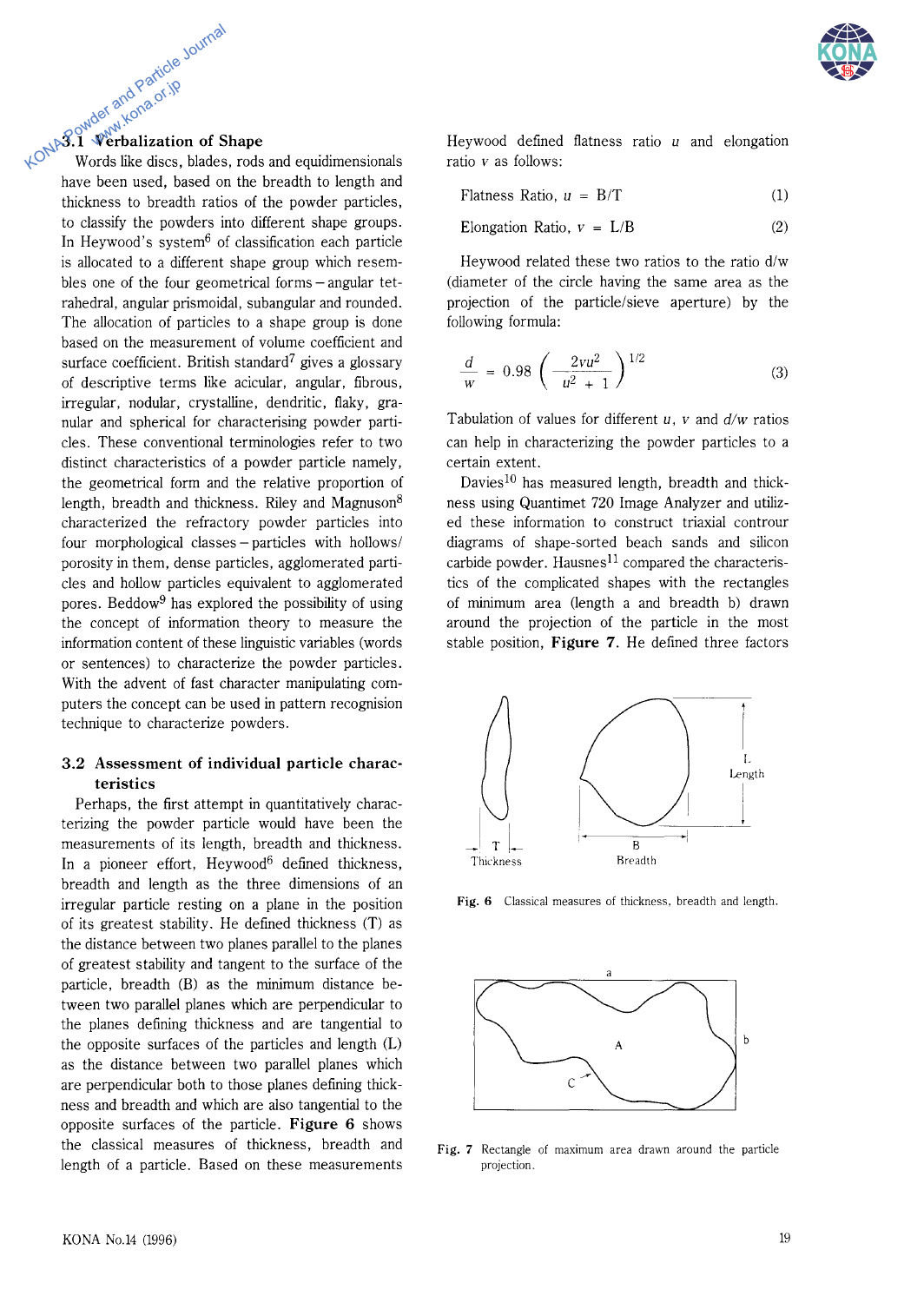

as follows:

$$
Elongation Factor = a/b \tag{4}
$$

Bulkiness Factor =  $A/(a.b)$ (5)

Surface Factor = 
$$
C^2/(4\pi A)
$$
 (6)

C is the circumference of the projected particle and A is the area of the projected particle.

Exner and Linck<sup>12</sup> used a simple shape index  $K$ which is defined as

$$
K = \frac{4 \pi A}{C^2} \tag{7}
$$

for characterizing the shape distribution of lead powders. The value of  $K$  lies between 0 and 1.

Comparison of surface area and volume of the particle with that of the equivalent sphere gives surface coefficient  $f_s$  and volume coefficient  $f_v$  as follows<sup>13</sup>:

Surface area of the particle =  $f_s \cdot \overline{d}^2$  (8)

Volume of the particle =  $f_v \cdot \overline{d}^3$  (9)

*d* is the projected average diameter of the particle.

To give an idea of the overall shape of the particle Wadell<sup>14</sup> defined a term circularity as follows:

$$
Circularity = \frac{\text{circumference of a circle of the same area as the particle}}{\text{circumference of the particle}}
$$
\n(10)

Sphericity which also conveys the idea of the overall shape was defined by Wadel $1^{15}$  as follows:

Sphericity surface area of a sphere of the same volume as the particle actual surface area of the particle (11)

For two dimensional projection of particle,

diameter of a circle with the same area as the particle projected on

\nSphericity = 
$$
\frac{\text{the two dimensional plane}}{\text{diameter of the smallest circle}}
$$

\nthat circumscribes the particle projection

\n(12)

Circularity and sphericity are the measures of the degree to which the shape of a particle approaches a circle and a sphere, respectively. To take into account of the fine details of the particle Wadell<sup>15</sup> defined roundness which is usually taken to be a measure of the sharpness of corners and edges of the particle, as follows:

$$
Roundness = \frac{\sum_{i=1}^{p} r_i/p}{R}
$$
 (13)

 $r_i$  are the radii of curvature of  $p$  corners of a projection or section of the particle and *R* is the maximum inscribed radius of the particle. Roundness value range from 0 to 1.

Lees16 has shown that forms of identical roundness value can have visibly different actual roundness and hence, this led him to propose a measure of angularity of the particles in the following way, **Figure 8.** 

$$
\text{Angularity} = \sum_{i=1}^{3} \sum_{j=1}^{p} (180 - \beta_{ij}) \frac{\mathbf{g}_{ij}}{r_i} \tag{14}
$$

 $\beta_{ij}$  is the angle of each corner and  $g_{ij}$  is the distance of the corner from the centre of the maximum inscribed circle of radius  $r_i$  for each of the three sections through the long, intermediate and short axes of the profile. Defined this way, angularity increases by increase in acuteness of the corners, increase in number of corners and increase in relative distance of corners from the centre of the particle and varies from 0 to  $\infty$ .

Using the concept of mechanics to describe the distribution of mass in a fine particle profile, Medalia<sup>17</sup> and Medalia and Heckman<sup>18</sup> calculated the dimensions of an ellipse having the same radii of gyration about the central principal axes as those which the fine particle profile would have if it were a thin lamina fine particle. Three shape factors for carbon black

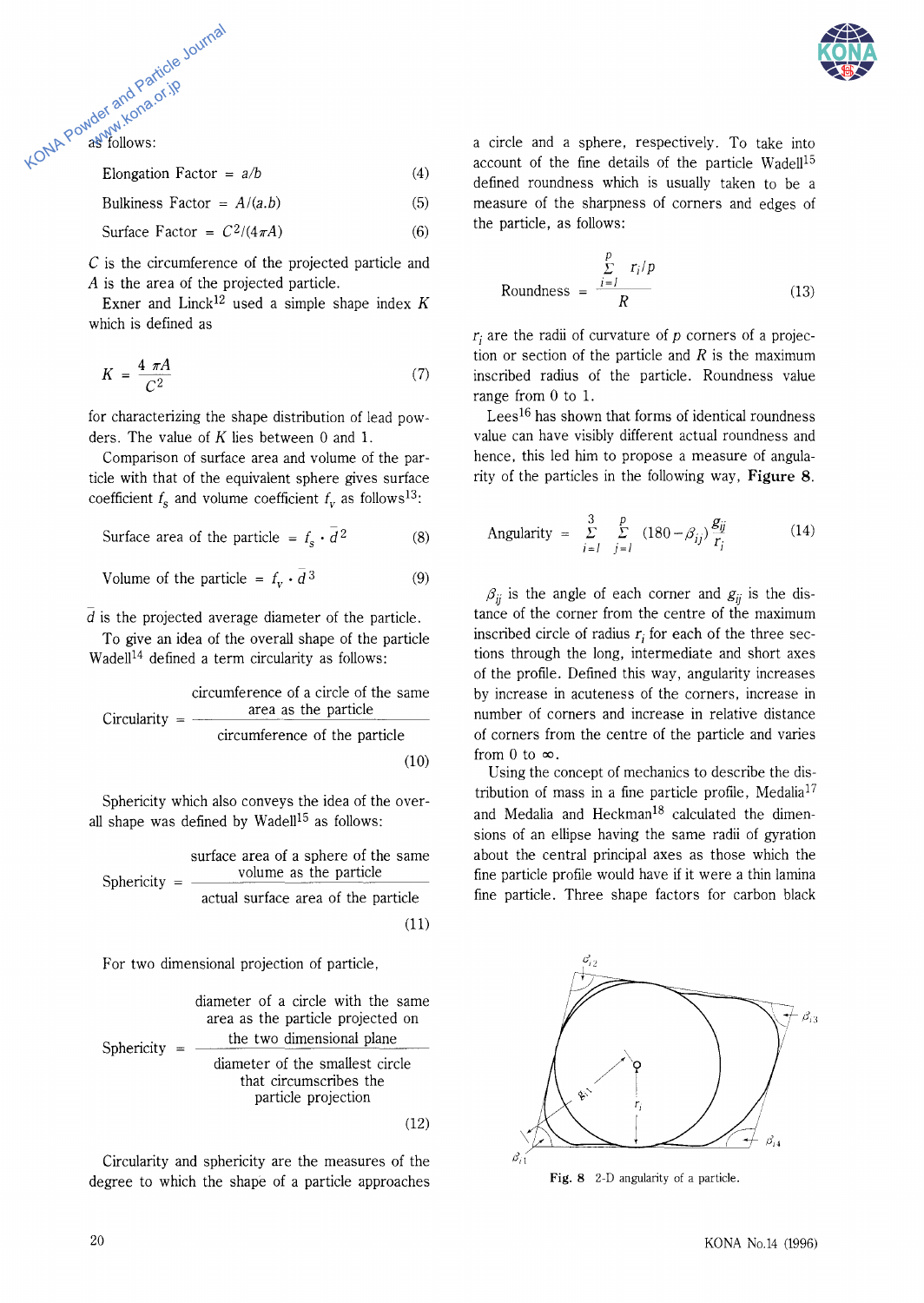

aggregates were then defined as follows, **Figure 9.** 

$$
Anisometry = K_A/K_B \tag{15}
$$

Bulkiness = 
$$
\frac{\text{area of ellipse}}{\text{area of the}\sqrt{4\pi K_A K_B}} = \frac{4\pi K_A K_B}{A}
$$
 (16)

Surface Factor = (Anisometry) (Bulkiness) – 1 
$$
(17)
$$

A is the area of silhouette of particle, and  $K_A$  and  $K_B$ are the larger and smaller radii of gyration about the central principal axes of the radius-equivalent ellipse.

Medalia19 calculated three shape factors for both two and three dimensional bodies. Medalia's shape factors are based on the mechanics and therefore he referred to them as the dynamic shape factors. These shape factors are insensitive to highly reentrant and textured particles.

The shape factor, Shah, which is the ratio of the number of downward pointing projections on a small set of particles to the total particle population of the sample was developed by Staniforth and  $Rees^{20}$ specifically to quantify the re-entrant particles. Shah is most useful in describing the mean particle shape of a sample of bulk powder but it can also be calculated for individual powder particle. The value of Shah for re-entrant particles increases to a maximum which is governed by the resolution at each magnification. Shah quantifies the degree of re-entrancy of



Fig. 9 Silhouette of carbon black aggregate with central principal axes and radius-equivalent ellipse.

a particle but it is unable to characterize its geometric form. Staniforth and Rees<sup>21</sup> combined Shah and Heywood shape factor  $(f_n/f_n)$  and formed a two dimensional matrix which is capable of describing re-entrant and non-re-entrant, simple and complex geometric forms.

Danielsson<sup>22</sup> proposed a shape factor  $G$  which is based on average distance between a picture element and its nearest border point  $\bar{g}$  and defined G by the following formula:

$$
G = \frac{A}{9\pi(\bar{g})^2} \tag{18}
$$

A is the area of the particle profile. Fast computation of G requires that the particle be degitized into several pixels. Degitized version of the formula is given by

$$
G = \frac{M^3}{g_\pi \left(\sum\limits_{i=1}^N g_i\right)^2} \tag{19}
$$

*M* is the total number of pixels in the profile and  $g_i$  is the distance of the ith pixel within the profile from its nearest border point. It is claimed by Danielsson that  $G$  captures the compactness of the profile.

Kaye<sup>23</sup> emphasizes that the quantitative gross shape descriptors of particle profiles should not tend to infinity as the scale of scrutiny is increased, and should be relatively easy to measure and for that he defined, external compactness as follows:

External Compactness =

$$
\left(\frac{\text{diameter of a circle of equal area}}{\text{diameter of embracing circle}}\right)^2
$$

$$
= \left(\frac{D_A}{D_{Em}}\right)^2 \tag{20}
$$

Since it is possible to have the same external compactness but different general shapes of the profiles, Kaye uses another index chunkiness in conjunction with the former.He defines chunkiness as follows:

$$
Chunkiness = B_m / L_m \tag{21}
$$

 $L_m$  is the maximum length of the profile and  $B_m$  is the maximum breadth of the projection of the profile on a direction at right angle to that in which  $L$  is measured. **Figure 10** shows the basic measurement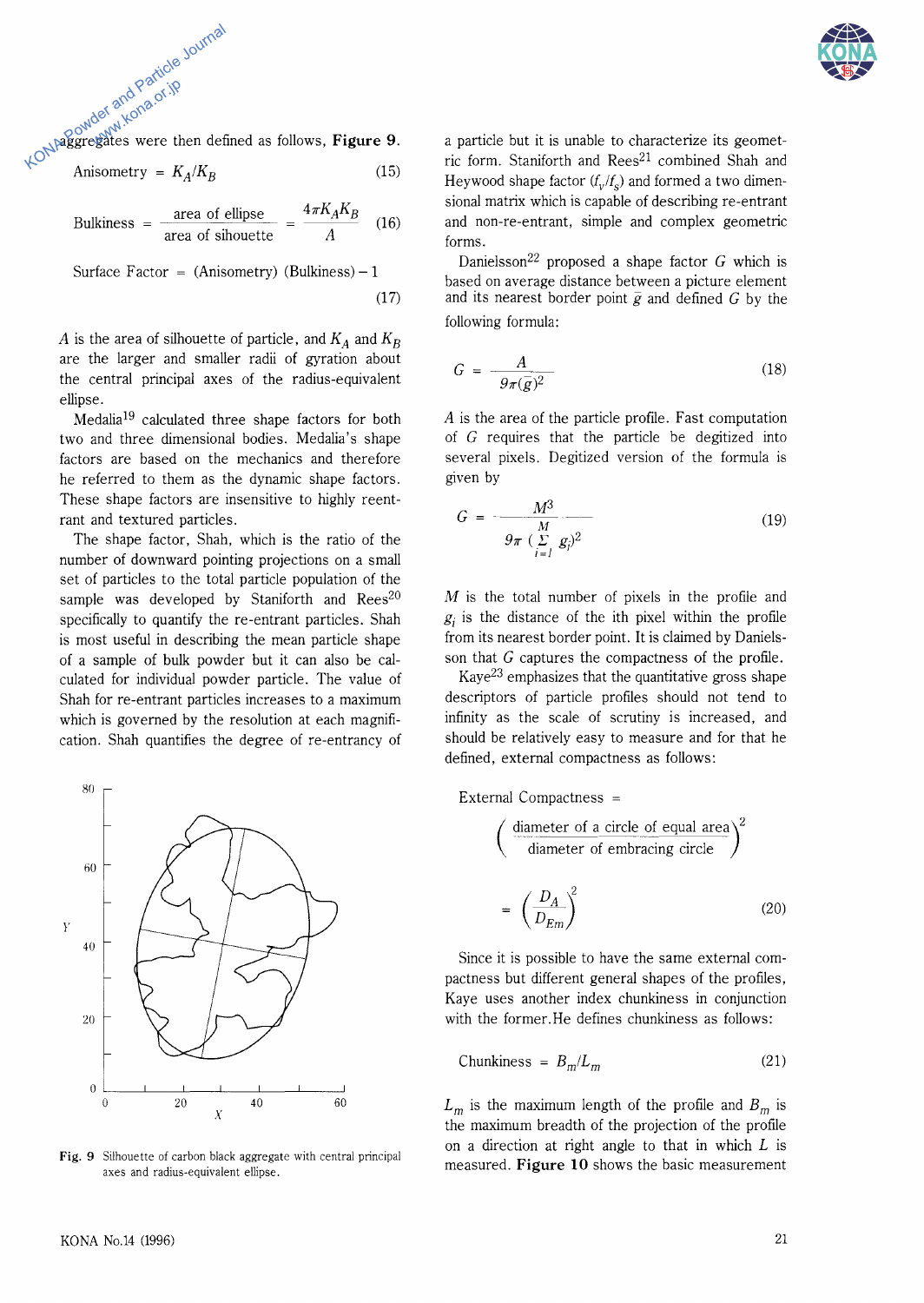



Fig. 10 Chunkiness and external compactness of the particle profile.

used for calculation. By plotting the external compactness and chunkiness in two dimensional data space Kaye expresses the variability of shape exhibited by the atomized copper-lead powder and sponge iron powder. Since it is possible to completely separate the two powders in three dimensional data space, Kaye24 expressed a measure of the ruggedness of the particle as follows:

$$
-\delta = (D-1) \tag{22}
$$

 $D$  is the ruggedness index or fractal dimension having the value between 1 and 2 and  $\delta$  is the slope of perimeter-random walk stride graph as shown in **Figure 11.** 

To describe the structure of a two dimensional particle profile, concept of geometric signature waveform was developed by Schwarcz and Shane25. They used the magnitude of the vector *R* which rotates with constant angular velocity about the pivot point to generate the waveform by plotting  $R$  against  $\theta$ , **Figure 12.** The centre of the smallest circumscribing circle was used as the pivot point. The magnitude of the vector is normalized with respect to the largest value generated as the vector rotates about the pivot point touching the periphery of the profile. This waveform is vulnerable to variations in the location of the pivot point as shown in **Figure 13.** Reentrant particle profiles cannot be described by geometric signature waveform for the simple reason that rotating vector acquires multiple values as it crosses a re-entrant loop of the profile.

Kaye26 generated Feret's diameter signature waveform (also called FERETS waveform) by plotting the magnitude of the Feret's diameter of the profile against the angle of orientation with respect to a fixed direction as the profile is rotated with uniform angular motion, **Figure 14.** Normalization of data can be done by dividing the measured projected



Fig. 11 Perimeter-random walk stride graph.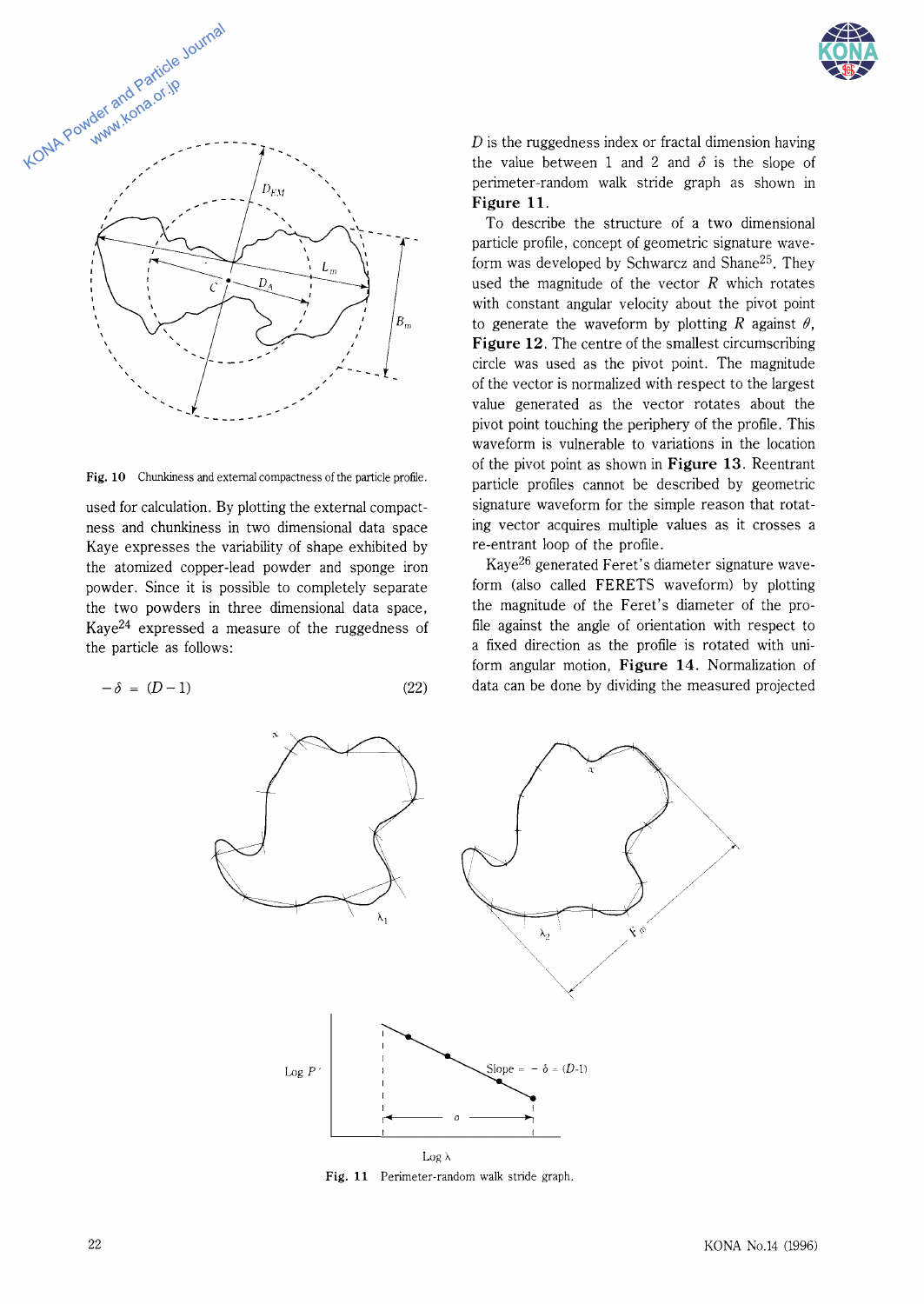



Fig. 12 Schwarz-Shane geometric waveform of the fine particle.



Fig. 13 Vulnerability to variations of Vector- pivot type geometric signature wafeform- by the shift of the location of the pivot point.

diameter for a given profile by the maximum Feret's diameter for that profile. FERETS waveform is in



Fig. 14 Feret's diameter signature wafeform showing the independence of the point of rotation.

dependent of the point about which the profile is rotated and is related to the perimeter of the profile. Cauchy signature waveform $27$  consists of the magnitude of the projected area plotted against the angular position rotated through  $90^\circ$  about the mounting axis and a further  $90^\circ$  perpendicular to the axis, **Figure 15.** Measurement of any concavities on the surface of the structure is not possible by this procedure.

Feret<sup>28</sup> suggested that the average value of the projected length of an array of particles with reference to a given direction can be used to characterize that array of the particles. Thus, originally it was used as a statistical diameter. However, the common usage has extended the term Feret's diameter to describe the projected dimension of an individual profile. Feret's diameter is the distance between the tangents which touch the two extremities of the particle profile in its position of rest at right angle to the direction of scan, **Figure 16.** Similarly, Martin's diameter is the distance which divides the particle profile into two equal halves in the direction of scan when the particle is in a position of rest, **Figure 17.** These direction vary depending on the orientation of the particle profile. Ratio of Martin's diameter to Feret's diameter of the particle population has been suggested as a useful shape factor, however, Church<sup>29</sup> has analyzed the major problem associated with this ratio as a shape factor. He has indicated that useful mathematical relationship can be set up between expected values of Martin's diameter and Feret's diameter and various shape factors for elliptical particles and also for particles of other shapes can be obtained.

Stereology which studies the three dimensional structure of materials from two dimensional sections or projections is being used for powder characteriza-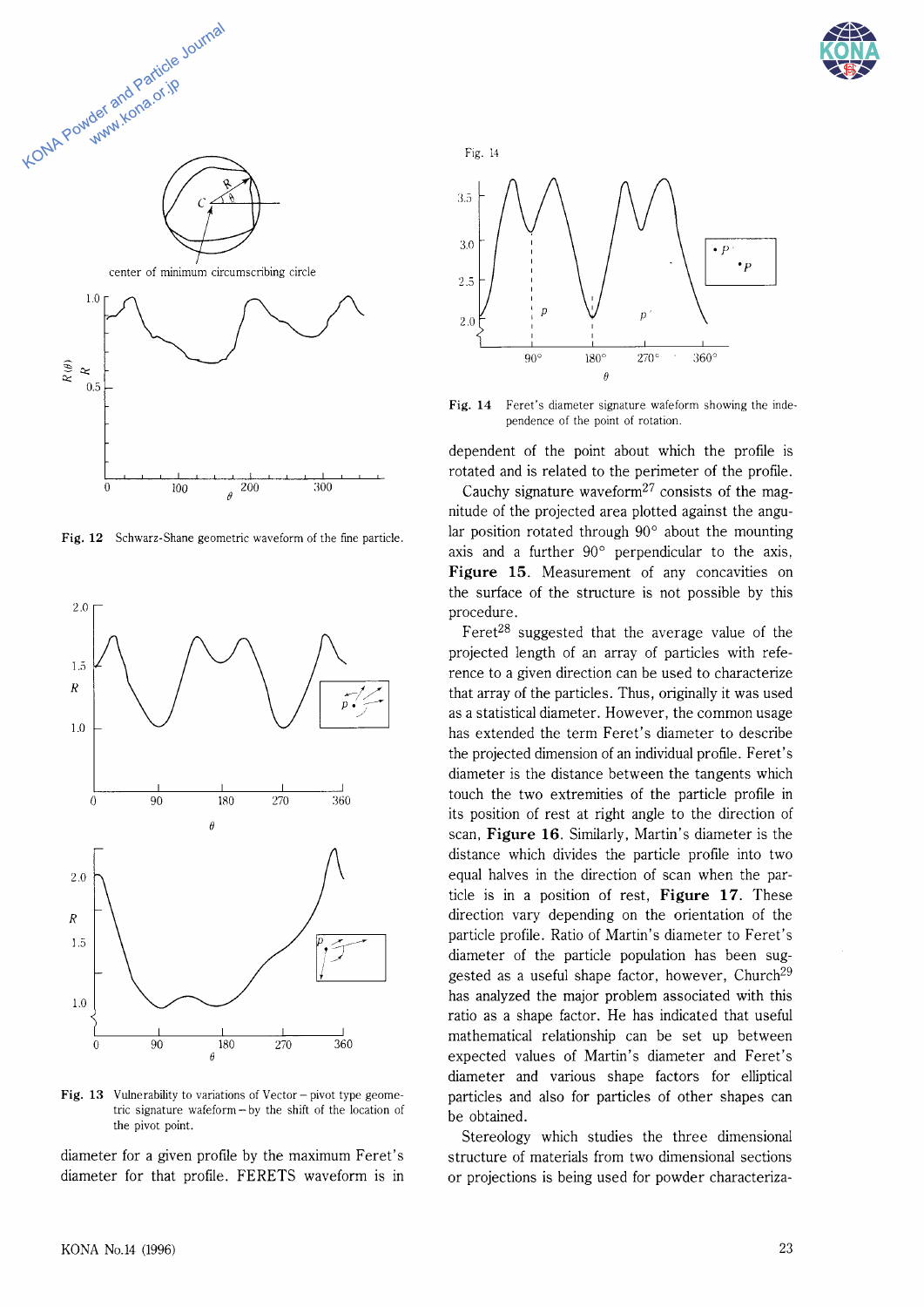



Fig. 15 Cauchy signature waveform generated by plotting the area of the silhouette against the angle of rotation about x, *y* and z of the fine particle.



Fig. 16 Horizontal and vertical Feret's diameter.



Fig. 17 Martin's diameter.

tion. Underwood $30$  has discussed the types of measurements obtained from sections and projections of the powder particle and the applicable formulae that serve to related particle characteristics or behaviour. Beddow et al. $31$  selected few such measurements to define dimensionless features and subsequently applied for classifying four different types of powder by use of a pattern recognition technique. Underwood32 has listed many shape indices which are evaluated by using stereological methods. Singh and

Ramakrishnan33-35 used such stereological shape indices and established their correlation with the bulk properties of the powder and subsequently used it for characterizing copper powders of different origins.

There are host of parameters of similar nature $36,37$ , but only few selected ones have been presented here to understand the general trend and utility of such parameters.

# 3.3 Shape generation and the recent developments

Presently available shape generation methods have been put under four categories<sup>5</sup>: Matrix mapping, polynomial fitting, syntactic methods and Fourier analysis technique. In matrix mapping, the silhouette of the particle is scanned by photoscanner or some such device which divides it into different grey levels. The particle shilhouette is thus converted into digital map which becomes amenable for further computer processing. Polynomial generation of particle profile is simply a curve fitting task where different degree of polynomials are tried for representing the particle profile as closely as possible. There is a limit to attain the closeness of fit after which wide deviation starts when the degree of polynomial is increased. In syntactic method $38$ , the specific pattern is developed from a given set of pattern primitives by the operation of rules of the grammar of the language. Beddow et al.<sup>39</sup> have used picture descriptive language (PDL) grammar to explain the construction of a pentagon.

In Fourier analysis technique of shape generation, the particle profile is analyzed to yield large number of Fourier coefficients. These coefficients capture all the details of the profile. By reversing the process, i.e., by using synthesis technique the profile can be regenerated to its near original shape.Schwardz and Shane<sup>25</sup> used Fourier analysis technique to measure the shape characteristics of sand grains. Ehrlich and Weinberg $40$  used this technique to reproduce profiles of quartz grains very precisely and also to characterize grains from different sources. Several researches41-49 have used this technique to characterize powder particles. Eppler and Meloy<sup>50</sup> have chronicled the development of this technique and have shown its potential applicability to a host of engineering and industrial problems. Fourier analysis technique has been explored extensively by Beddow and  $co-researchers<sup>50-60</sup>$  and this has led to identify three different methods of Fourier analysis depending on the nature of the particle profile and on the information required for characterization. These three different methods are  $(R, \theta)$  method,  $(\phi, \ell)$  method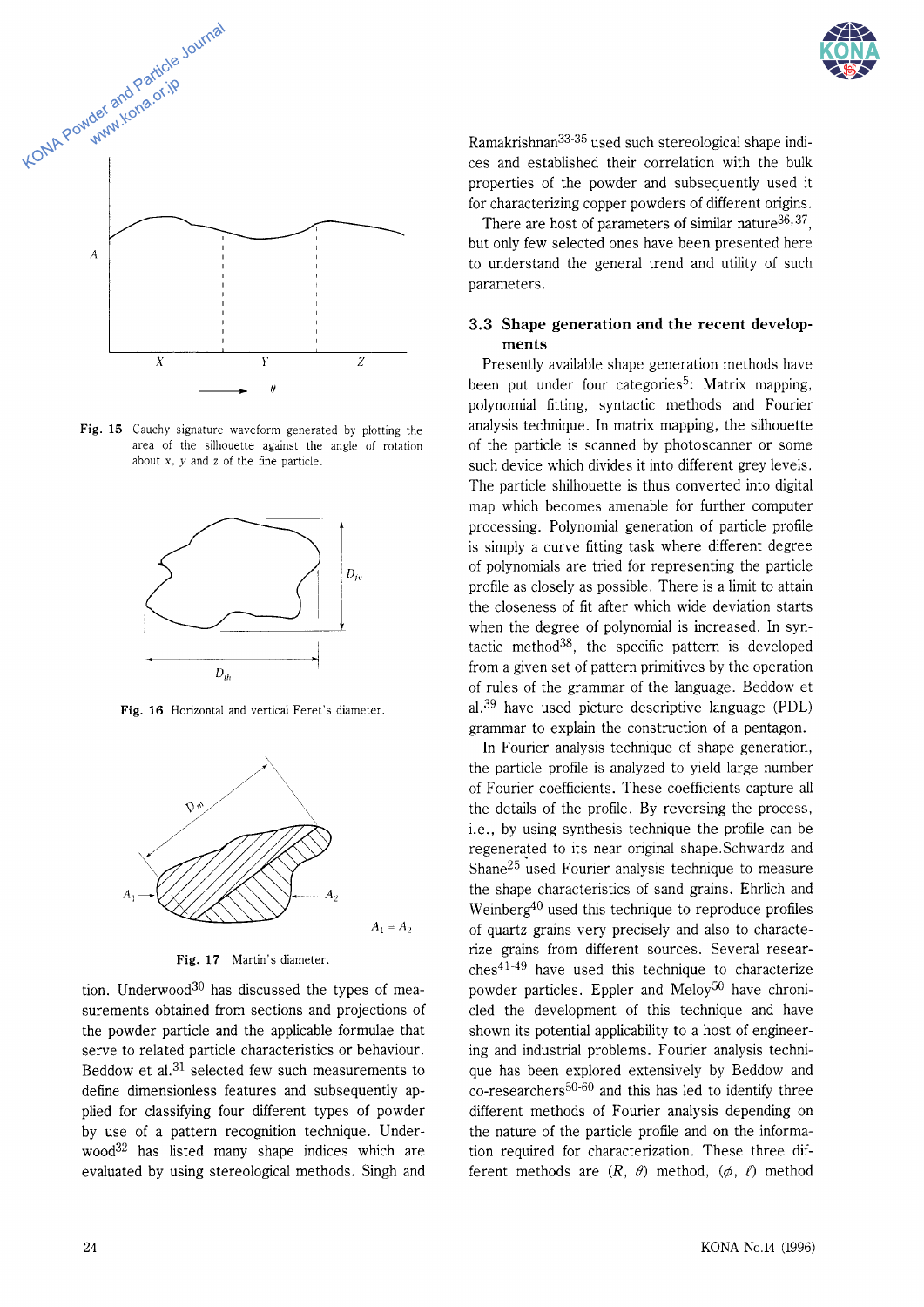

CHARACTERIZATION BY PARTICLE SHAPE ASSESSMENT '. **<sup>1</sup>**-----------------------------~---------------------------- 1 1 I CLASS A Verbalization Shape Croup CLASS H Dimensionless (J.A.SS C Generation of Shap Matrix Manning Polynomial Fitting Svntactic Method Founer Analysis CLASS D Evaluation of Bulk properties Apparent density Tap density Flow rate British Standard 2955 Morphology Class Information Conten of words **Quantity** Signature Waveform Stereological<br>Method ~1ethod --------~--------- Angk oi Repose Specific Surface Compressibility. etc. ' ' '  $(R, H)$ Method  $(6.1)$ Method  $(R, S)$ ~1ethod ~- - - - - - - - - - - - ~- - - - - - - - - - - - - r - - - - - - - - - - - **r** - - - - - - - - - **r** - - - - - - - - - **<sup>1</sup>**- - - - - - - - - - In Unitanum Dynamic Standard Standard shape 1. Shape Signature 1. Earth of Stereological Standard Standard Standard Standard Standard Standard Standard Standard Standard Standard Standard Standard Standard Standard Standar between Companson Sl1dpt' Factor \\'aveform Intercept-- ~1ethud:-. paramility<br>Grain shape index Tangt'nb Rulkme:-.:,; Ftlctor Arusometrv Shapt> Ft·rf't D1nnwtt>r h)fln Factor Flatness- SurfacE' Factor Rulkme:-.s Frtctor C Cauchv Fewt's Complt'Xl!\ mdex RatJo Shape mdex Structure- External D1amt'ter t'\( Elonga- Surface Coeff. factor Compactness t10n- \Oiurne Coeff ChunkmPss Ruggedness<br>Index Triaxial- Sphericity Sphericity Index<br>
1992 - Contour- Roundness Index Fractal-Roundness Diagram Angularity **Dimension** 

Fig. 18 Classification of characterizing parameters based on particle shape assessment.

#### and  $(R, S)$  method.

In  $(R, \theta)$  method<sup>40, 54, 59</sup>, the particle profile is degitized and a set of  $(x', y')$  coordinates are obtained. This is then transformed to a set of  $(x, y)$ coordinates with reference to the centre of gravity. These  $(x, y)$  coordinates are then transformed to polar representation  $(r, \theta)$  and then R is represented as a function of  $\theta$  by truncated Fourier series:

$$
R(\theta) = a_0 + \sum_{n=1}^{N} (a_n \cos n\theta + b_m \sin n\theta)
$$
 (23)

where,

$$
a_o = \frac{1}{2\pi} \int_0^{2\pi} R(\theta) d\theta \qquad (24)
$$

$$
a_n = \frac{1}{\pi} \int_0^{2\pi} R(\theta) \cos n\theta \, d\theta \qquad (25)
$$

$$
b_n = \frac{1}{\pi} \int_0^{2\pi} R(\theta) \sin n\theta \, d\theta \tag{26}
$$

$$
n = 1, 2, 3, \dots
$$

 $a_0$ ,  $a_n$  and  $b_n$  are zeroth order and nth order Fourier coefficients containing size and shape information. The Fourier coefficients  $\{a_n, b_n\}$  contain all the informations about the particle profile to reconstruct the particle profile analytically by equation (23). Since the Fourier coefficients and phase angle are not invariant to coordinate transformation, the particle shape representation is not unique.

The Fourier coefficients are transformed to the set of invariant features  $-$  size, shape, roughness, microroughness, partial rotational symmetry, partial mirror symmetry, partial inversion symmetry and moments of the radial distribution  $-$  according to the theory of morphology $61, 62$ . These features measure well-defined properties of the particle profile.

The  $(R, \theta)$  method in its classical form cannot handle multivalues of R at a given value of  $\theta$ . This is a significant drawback of the classical  $(R, \theta)$ method. However, using the variational method other boundary representations for reentrant profiles are possible by using a generalized concept of the angle and this gives to the generalized  $(R, \theta)$  method for the reentrant particle profile<sup>62</sup>.

In  $(\phi, \ell)$  method<sup>46,48,55,63</sup>, the particle profile is parameterized by a normalized arc length and a change of slope from its starting point. The norma- $\ell$  lized function can be written as

$$
\phi^*(t) = \mu_0 + \sum_{n=1}^{N} (a_n \cos nt + b_n \sin nt) \qquad (27)
$$

where,

$$
t = \frac{\ell}{L} \quad 2\pi; t = (0, 2\pi) \text{ for } \ell = (0, L) \tag{28}
$$

$$
\ell_i = \sum_{i=1}^K \sqrt{Ax_i^2 + Ay_i^2} \tag{29}
$$

 $K =$  arc length from starting vertex to the Kth vertex  $= 1, 2, 3, \ldots 2N + 1$ , the number of coordinate points on profile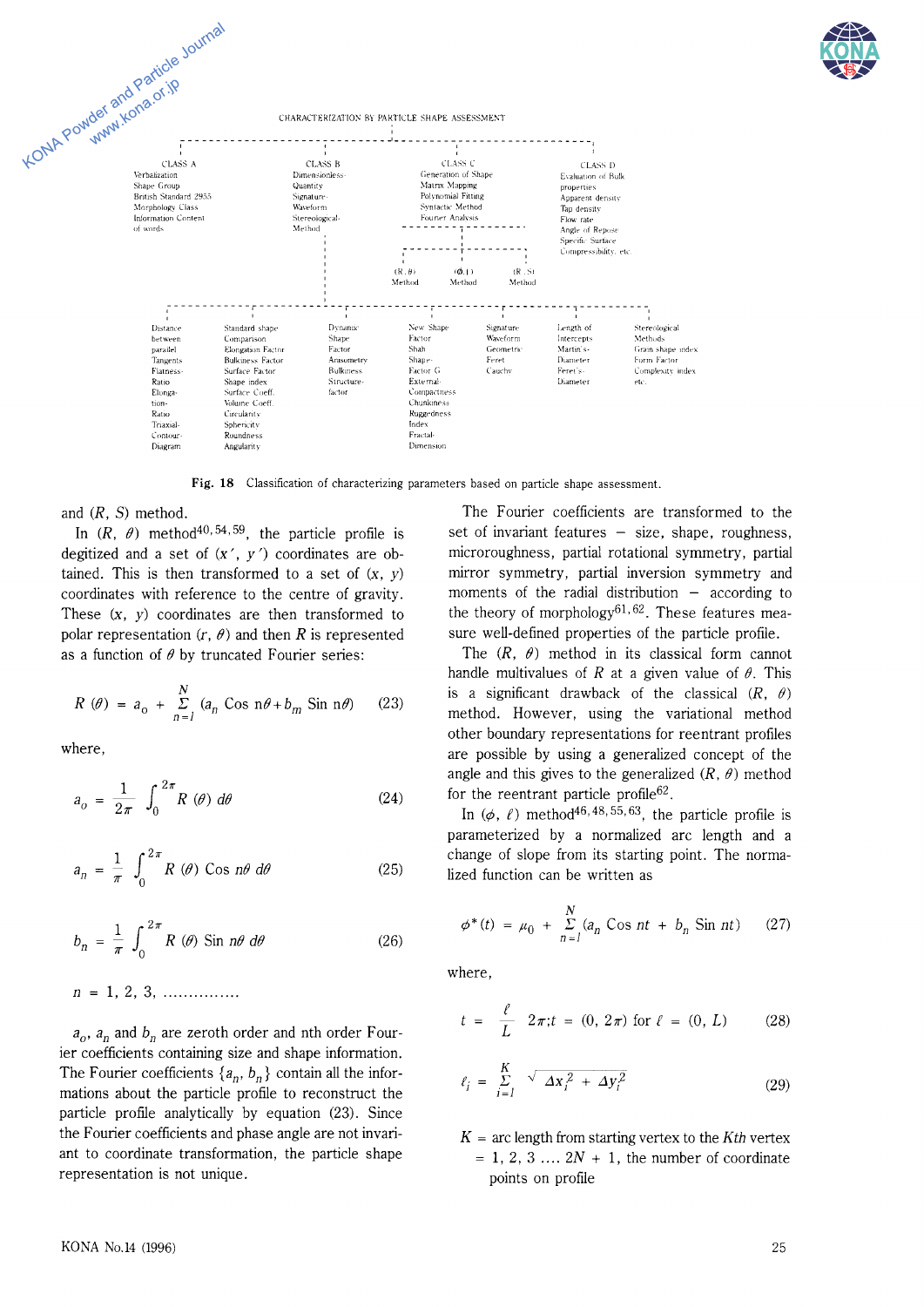

$$
L = \sum_{i=1}^{K} \ell_i \tag{30}
$$

The total arc length is  $L$  and the normalized parameter is t.  $a_n$  and  $b_n$  are the Fourier coefficients.

This method has the advantage that is can analyze both holomorphic and nonholomorphic particle profiles. This method does not yield analytical expression for the regenerated  $(x, y)$  coordinates. Regenerated coordinates must be calculated using numerical techniques and hence, important geometrical and physical quantities, such as area, moment of inertia, symmetry, etc. cannot be evaluated analytically.

In  $(R, S)$  method<sup>60,62</sup>,  $(x, y)$  coordinates on the particle profile are transformed to polar coordinate system  $(\gamma, \theta)$ . A normalized arc length s is calculated as in  $(\phi, \ell)$  method. Since  $\gamma$  as a function of s is a function of period  $2\pi$ , a Fourier series may be used to represent R (s). In addition,  $\theta$  as well  $\theta'$  as functions of s are also functions of period  $2\pi$  and may also be represented by Fourier series. Thus,  $R(s)$ and  $\theta'$  (s) are represented as functions of normalized arc lengths, as follows:

$$
R(s) = a_o + \sum_{n=1}^{N} (a_n \cos ns + b_n \sin ns)
$$
 (31)

$$
\theta' (s) = C_o + \sum_{n=1}^{N} (C_n \text{Cos} n s + D_n \text{Sin} n s) (32)
$$

where,

$$
s = \frac{\ell}{L} \quad 2\pi \tag{33}
$$

$$
\ell_i = \sum_{i=1}^{K} \sqrt{\Delta x_i^2 + \Delta y_i^2}
$$
 (34)

$$
L = \sum_{i=1}^{K} \ell_i \tag{35}
$$

and

$$
\theta' (s) = \frac{d}{d_s} \quad [\theta(s)] \tag{36}
$$

Both reentrant and nonreentrant particle profiles can be analyzed by this method. It can also be used to differentiate between reentrant and nonreentrant profiles since profile containing reentrant points will have negative values of  $\theta'$  (s) at certain points of reentrance, whereas profiles which do not contain reentrant points will have positive values of  $\theta$  (s) for all s. Analytical calculation of important geometrical and statistical quantities such as area, moment of inertia, symmetry, moments of radial distribution, etc. is possible by this method. A major disadvantage of this method is that it requires two Fourier expansions. This reduces the efficiency of this method as compared with  $(R, \theta)$  and  $(\phi, \ell)$  methods.

Since, even the minor differences in the shape of the particle is reflected in the Fourier coefficients, each particle can be uniquely distinguished from the other particles by simply comparing their harmonic amplitudes. However, a discriminatory ability which forces us to distinguish among all the particles encountered is not required. Such a level of differentiation would yield an almost infinite variety, which would be useless $64$ . Therefore, if one wants to classify one powder lot from another, one must take into account the overall morphological features for each powder and make a comparison. Thus, to make use of the Fourier coefficients as characterizing tool, further treatment of the data becomes imperative for which many techniques have been developed and used by many researchers<sup>2, 46, 47, 49, 61, 65-68</sup>.

Walsh Transform has been used by Lew et al.<sup>69</sup> for morphological classification of powders. It has been pointed out that a circular shift in starting point produces a different set of Walsh coefficients. This clearly indicates that Walsh transform in unsuitable for morphological analysis. Fast Fourier Transform (FFT) has seen used to particle silhouettes to obtain morphological data<sup>70, 71</sup>. Beddow<sup>72</sup> mentions the use of Ramtek device in particle image analysing system to analyze the color of particles as a morphic feature which assists in differentiation and classification processes. Use of color as a morphic feature extraction is one of the upcoming developments in the area of powder characterization.

#### **3.4 Bulk properties evaluation**

For a mass of powder, the bulk properties, such as apparent density, tap density, flow rate, angle of repose, specific surface, compressibility, etc. are dependent to a large extent on size, size distribution, shape and shape distribution of the powder particles and hence, these bulk properties have served as important parameters for characterizing powder. Many of these bulk properties can be determined by standard test procedures and the other can be evaluated by developing appropriate techniques.

Hausner<sup>11</sup> used the ratio of tap density to apparent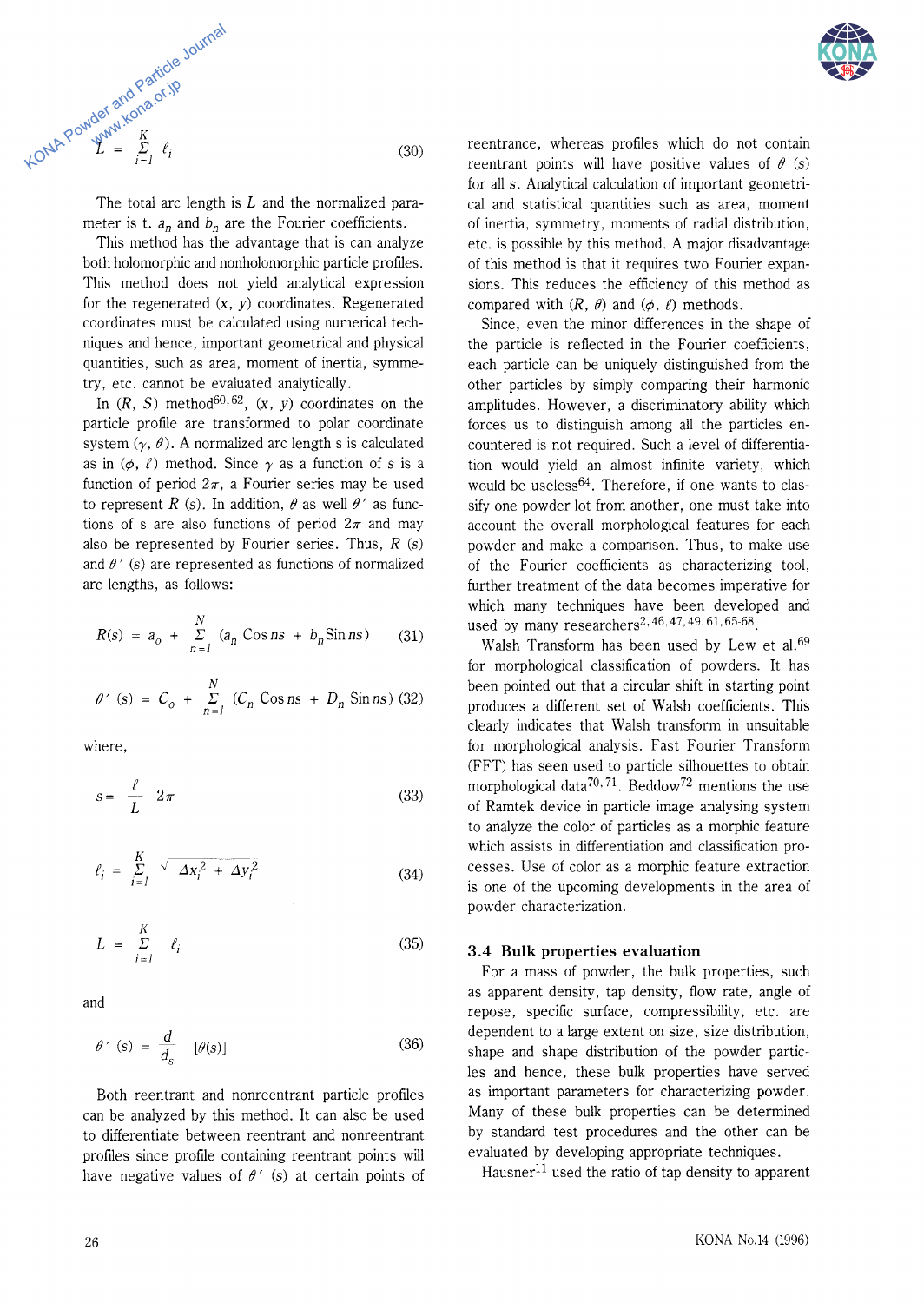

density as a qualitative measure of friction in the moving powder mass to distinguish three differently shaped copper powders of similar size distribution. This ratio, called friction index, was found to be high for flaky powder and low for spherical powder. Tap density to apparent density ratio has been applied as a shape parameter to classify electrolytic, reduced and atomized copper powders $3, 73$ . Kostelnik et al.<sup>74</sup> have shown the influence of this ratio on the compaction behaviour of copper and iron powders. Riley and Mann<sup>75</sup> using glass particles of four different shapes and  $\text{Singh}^3$  using copper powders of different origins have shown that angle of repose increases with increasing departure from sphericity. Use of flow rate and specific surface as characterizing parameters are not hard to explore. Density-pressure relationship curves which can be obtained by compacting the powder successively at different pressures can be made use of in characterizing powders of different origins 76. For successful characterization of powders by bulk properties evaluation it is essential that the measurements by carried out under identical conditions since these properties are sensitive to experimental conditions.

# **4 Critical assessment**

The parameters for characterizing the powders by particle shape evaluation are either of qualitative or quantitative nature. Words like acicular, angular, fibrous, etc. which are descriptive are qualitative parameters and different meanings can be ascribed to them by different persons. Thus, ambiguity creeps in while attempting to communicate the characteristics of powders using these parameters and therefore, such type of qualitative parameters are of little value in the scientific community. On the other hand, many of the quantitative parameters are based on the gross shape of the powder particles and therefore, finer details of particle shape are not taken into account by these parameters. Many of such parameters can have same values for differently shaped powders and therefore, misclassification can result when these parameters are used for powder characterization. The shape factor Shah by Staniforth<sup>20</sup> is a function of magnification and as the magnification increases, the value of Shah increases. This type of parameter cannot be unequivocally selected for characterizing the powder. Parameters like external compactness and chunkiness defined by Kaye23 do not take into consideration the fine-scale perturbations of the particle profile. The use of signature waveforms is yet to be explored. Stereological methods can be applied both to individual particle or systems of many particles. Since these methods are statistical in nature, large number of measurements has to be made to achieve high degree of accuracy and therefore, automatic image analysis systems have to be used to accomplish the task.

One of the major drawbacks of all such parameters is that in course of condensing the informations for characterizing the powders, one loses the sight of the actual particle profile and it becomes well-nigh impossible to reconstruct the original powder particle profile from these parameters. But, in the case of Fourier analysis technique it can be seen that it is very much possible to reconstruct the particle profile from Fourier coefficient to its near original shape and hence, this technique holds a great promise as a characterizing tool.  $(\phi, \ell)$  method and modified  $(R, \ell)$  $(\theta)$  method which take into account both holomorphic and nonholomorphic particle profile have been used extensively while  $(R, S)$  method which involves two Fourier series expansions has found limited application because of the difficulty arising in handling the huge quantity of data generated by this method.

Bulk properties are sensitive to particle morphology and also to experimental conditions. Hence, if the bulk properties are to be used for characterization of powders, experimental conditions have to be strictly controlled, otherwise, variation in bulk properties cannot totally be attributed to the change in particle characteristics.

Thus, it can be inferred that presently no single method exists which can characterize the powder completely and therefore, one has to use combination of different methods for characterizing the powder, but even then, the characterization remains short of mark as far as the finer aspects of particle characteristics are concerned; nevertheless, judicious combination of different methods can solve the problem to a great extent.

#### **References**

- 1) Hausner, H.H., Environmental effects on the behaviour of metal powder. Int. *].* Powder Met. Powder Tech., 14 (1978) 323.
- 2) Meloy, T.P., A hypothesis for morphological characterization of particle shape and physiochemical properties. Powder Tech., 16 (1977) 233.
- 3) Singh, Paramanand., Characterization of Powders Ph.D. Thesis, liT Bombay, India, 1983.
- 4) Barrett, P.J., The shape of rock particles, a critical review. Sedimentology, 27 (1980) 291.
- 5) Beddow, ].K., Sisson, K. and Vetler, A.F., Particle shape analysis, Part I. Powder Met. Int. 8 (1976) 69.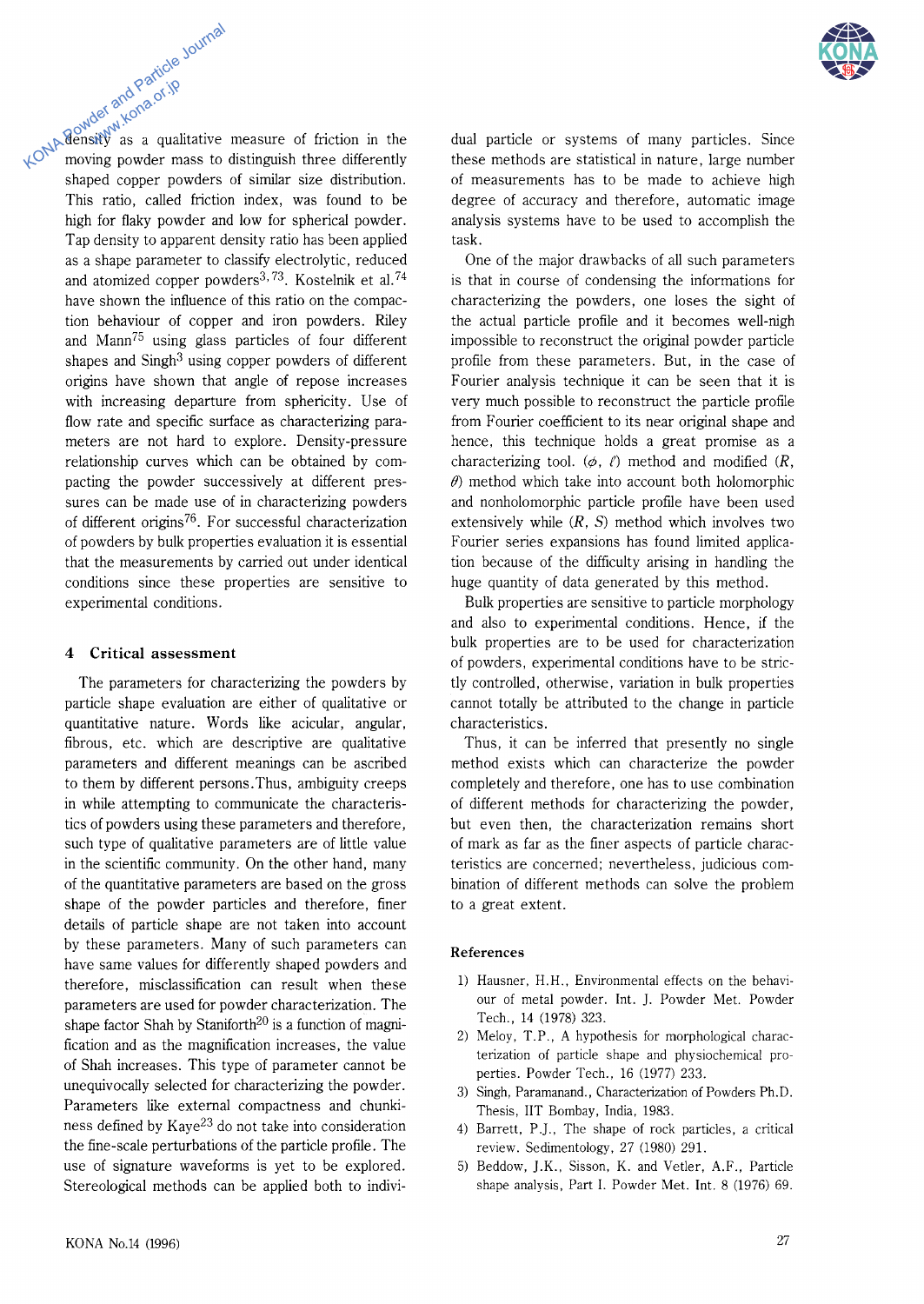

- 6) Heywood, H., The Scope of particle size analysis and standardization. In proceedings of Symposium on Particle size analysis, suppliment to Trans. Inst. Chern. Engr., 25 (1947) 14.
- 7) Clossary of terms relating to powders. British Standard 2955 (1958).
- 8) Riley, R.E. and Magnuson, ].E., As cited in Ref. 4.
- 9) Beddow, *].K.,* Particle morphological analysis. In Advanced Particulate Morphology, eds. Beddow, *].K.*  and Meloy, T.P. CRC Press, Boca Raton, Florida, (1980) 1-84.
- 10) Davies, R., A simple feature-space representation of particle shape.Powder Tech., 12 (1975) 111.
- 11) Hausner, H.H., Latest development in the characterization of powders. In Powder Metallurgy and Material Strengthening, eds. Dhar, P.R., Sen, P.K., Basu, S. and Mukunda, P.G. Oxford and IBH Publishing Co., Calcuatta, (1970) 9-18.
- 12) Exner, H.E. and Linck, E., Image analysis for characterization of size-and shape distribution of lead powders. Powder Met. Int. 9 (1977) 131.
- 13) Orr, C.J. and Dallavalle, J.M., Fine Particle Measurement, Macmillan Company, NY (1959) 25-26.
- 14) Wadell, H., Sphericity and roundness of rock particles.]. Geol, 41 (1993) 310.
- 15) Wadell, H., Volume, shape and roundness of quartz particles. *].* Goe!, 43 (1935) 250.
- 16) Lees, G., A new method for determining the angularity of particles. Seimentology, 3 (1964) 2.
- 17) Medalia, A.I., Morphology of aggregates: Calculation of shape and bulkiness factor; Application to computersimulated random flocks. *].* Colloid Interf. Sci., 24 (1967) 393.
- 18) Medalia, A.I. and Heckman, F.A., Morphology of aggregates: 2. Size and shape factors of carbon block aggregates from electron microscopy, Carbon, 7 (1969) 567.
- 19) Medalia, A.I., Dynamic shape factors of particles. Powder Tech., 4 (1970/71) 117.
- 20) Staniforth, ].N. and Rees, ].E., Shape classification of re-entrant particles I: The Shape factor Shah. Powder Tech., 28 (1981) 3.
- 21) Staniforth, ].N. and Rees, ].E., Shape classification of re-entrant particles II: Description of re-entrant and non re-entrant particle shapes. Powder Tech., 28 (1981) 9.
- 22) Danielsson, Per-Erik., A new shape factor. Computer graphics and Image Processing, 7 (1978) 292.
- 23) Kaye, B.H., Fractal and shape index description of the shape and surface structure of metal powders. In Modern developments in Powder Metallurgy, eds. Hausner, H.H., vol.l2, 1981, pp 67-82.
- 24) Kaye, B.H., Specification of the ruggedness and/or texture of a fine particle profile by its fractal dimension. Powder Tech., 21 (1978) 1.
- 25) Schwarcz, H.P. and Shane, K.C., Measurement of particle shape by Fourier analysis. Sedimentology, 13

(1969) 213.

- 26) Kaye, B.H., The use of Feret's diameter signature waveform as a shape characterization parameter. In Fine Particle Science. Proceeding of the symposium on the characterization of large colloidal particles at Anaheim, California, 1978.
- 27) Kaye, B.H., Sinha, S.N. and Lablanc, ].E., Signature waveforms for describing the three dimensional morphology of fine particles. Proceedings of Int. Symposium on Recent advances in particulate science and technology, liT Madras, Preprints, Vol. 1, 1982, A-11.
- 28) Feret, R.L., as cited in Ref. 26.
- 29) Church, T., Problems associated with the use f the ratio of Martin's diameter to Feret's diameter as a profile shape factor. Powder Tech., 2 (1968/69) 27.
- 30) Underwood, E.E., Stereological analysis of particle characteristics. In Testing and Characterization of Powders and Fine Particles. eds. Beddow, ].K. and Meloy, T.P., Heyden & Sons Ltd.,1980, pp 77-96.
- 31) Beddow, *].K.,* Lew, G. and Vetter, A.F., On the classification of four different types of powder by a pattern recognition technique applied to particle shape characteristics. Report No. G178-77 001, Materials Engineering Division, The University of Iowa, Iowa City. 52242, USA.
- 32) Underwood, E.E., Quantitative Stereology, Addison-Wesley, Reading, Masschusetts, 1970, pp 227-232.
- 33) Singh, P.N. and Ramakrishnan, P., Correlation of shape indices with bulk properties of powders. Trans. of the PMAI, 7 (1980) 62-69.
- 34) Singh, P.N. and Ramakrishnan, P., Study of powder bulk properties in the light of stereologically evaluated particle characteristics. *].* of Powder and bulk Solids Tech., 11 (1987) 13-17.
- 35) Balasubramaniam, V., Singh, P .N. and Ramakrishnan, P., Effects of some particle characteristics on the bulk properties of powders. Powder Met. Int., Vol. 16, 2 (1984) 56-59.
- 36) Pahl, M.H., Schadel, G. and Rumpf, R., Zusammenstellung von Teilchenformbeschreibungsmethoden. In Newsletter '76 in Stereology, ed. Ondracek, G., Gesellschaft fur Kernforschung mbH, Karlsruhe, 1976, pp 89-107.
- 37) Barrett, P.]., The shape of rock profiles, a critical review. Sedimentology, 27 (1980) 291.
- 38) Tou, ].T. and Gonzales, R.C., Pattern Recognition Principles, Reading, Addison Wesley, 1974.
- 39) Beddow, ].K., Philip, G.C. and Nasta, M.D., On the use of pattern recognition methods in particle shape analysis. Planseeber Pulvermetall., 24 (1976) 167.
- 40) Ehrlich, R. and Weinberg, B., An exact method for characterization of grain shape.]. Sed. Petrol., 40 (1970) 205.
- 41) Czarnecka, E.T., and Gillott, *].E.,* A modified Fourier method of shape and surface texture analysis of planar sections of particles. *].* Testing and Evaluation, 5 (1977) 292.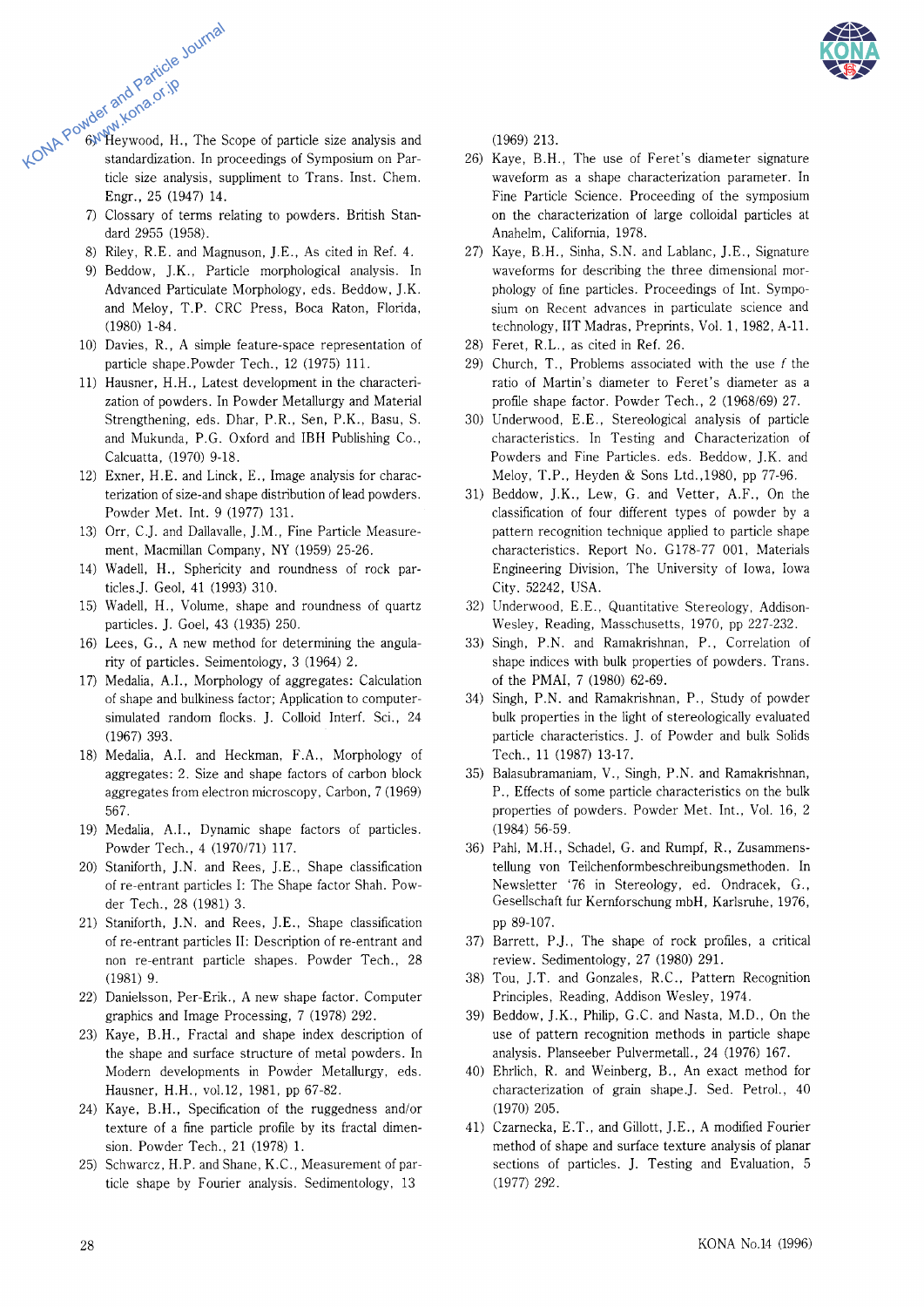

- 42) Czarnecka, E.T., and Gillott, ].E., The effect of orientation on the analysis of shape and texture of concrete aggregates by modified Fourier method. *].* Testing and Evaluation, 5 (1977) 299.
- 43) Czarnecka, E.T. and Gillott, ].E., Roughness of limestone and quartzite pebbles by the modified Fourier method. *].* Sed. Petrol, 50 (1980) 587.
- 44) Gotoh, K., Representation of the size and shape of a single particle.Powder Tech., 12 (1975) 125.
- 45) Gotoh, K., Shape characterization of two dimensional forms. Powder Tech., 23 (1979) 131.
- 46) Singh, Paramanand. and Ramakrishnan, P., Morphological classification by harmonic analysis. Powder Met. Int., Vol. 20, 4 (1988) 12-15.
- 47) Singh, Paramanand, and Ramakrishnan, P., Morphological classification of copper powders of different origins by Fourier analysis. Powder Met., Vol. 31, 4 (1988) 287-292.
- 48) Paramanand. and Ramakrishnan, P., Regeneration of form by Fourier technique and its application in powder characterization. Part. Part. Syst, Charact. 5 (1988) 179-185.
- 49) Singh, Paramanand. and Ramakrishnan. P., Application of few salient strategies for reduction of Fourier analysis data for powder characterization. In Proceedings of international conference on Advances in Materials and Processes, ed. Ramakrishnan, Oxford & IBH Publishing Co, 1993, pp 159-167.
- 50) Eppler, D.T. and Meloy, T.P., Applicability of sophisticated shape analysis technique to engineering and industrial problems-Fourier shape analysis. In Fine Particle Processing, ed. Somasundaram, P., Vol. 1, American Institute of Mining, Metallurgical and Petroleum Engineers, New York, 1980, pp 462-480.
- 51) Beddow, *].K.* and Philip, G.C., On the use of a Fourier analysis technique for describing the shape of individual particles. Planseeber Pulvermetall, 23 (1975) 3.
- 52) Beddow, ].K. Philip, G.C. and Vetter, A.F., On relating some particle profile characteristics to the profile Fourier coefficients. Powder Tech., 18 (1977) 19.
- 53) Beddow, ].K. and Vetter, A.F., A note on the use of classifiers in morphological analysis of particulates. *].* Powder and Bulk Solids Tech., 1 (1977) 42.
- 54) Beddow, ].K., Two different methods of morphological analysis of fine particles. Report No. G178 78 07, Materials Engineering Division, The University of Iowa, Iowa City, 52242, USA.
- 55) Fong, S-T., Beddow, *].K.* and Vetter, A.F., A refined method of particle shape representation. Powder Tech., 32 (1979) 17.
- 56) Beddow, *].K.,* Fong, S-T., and Vetter, A.F., Morphological analysis of metallic wear debris. Wear, 58 (1980) 201.
- 57) Lee, Y., Beddow, *].K.* and Vetter, A.F., Morphological analysis of fine particle mixtures. Powder Tech., 25 (1980) 137.
- 58) Beddow, *].K.,* Nasta, M.D. and Philip, G.C., Characteristics of particle signatures. Report No. NSF-76- 006, Materials Engineering Division, The University of Iowa, Iowa City, 52242, U.S.A.
- 59) Luerkens, D.W., Beddow, *].K.* and Vetter, A.F., Morphological Fourier descriptors. Powder Tech., 31 (1982) 209.
- 60) Luerkens, D.W., Beddow, *].K.* and Vetter, A.F., A generalized method of morphological analysis. Powder Tech., 31 (1982) 217.
- 61) Beddow, *].K.* and Luerkens, D.W., Effects of powder production and of material processing on powder particle morphology of adipic acid. Powder Tech., 68 (1991) 163-173.
- 62) Luerkens, D.W., Theory and Application of Morphological Analysis, CRC Press, Boca raten, 1991, chapter 2, 6 and 7.
- 63) Singh, Paramanand. and Ramakrishnan, P., Particle shape quartization  $-$  a novel approach. Trans. of PMAI, 10 (1983) 19-26.
- 64) Beddow, *].K.,* Particulate Science and Technology, Chemical Publishing Co., New York, 1980, p 11.
- 65) Ehrlich, R., *Brown,].,* Yarus, *].M.* and Eppler, D.T., Analysis of particle morphology data. In Advanced Particulate Morphology, eds. Beddow, *].K.* and Meloy, T.P., CRC Press, Boca Raton, 1980, pp 101-119.
- 66) Beddow, ].K., Nasta, M.D., and Philip, G.C., Characteristics of particle signatures. In Testing and Characterization of Powders and Fine Particles, eds. Beddow, *].K.* and Meloy, T.P., Heyden & Sons Ltd., Florida, 1980, pp 44-55.
- 67) Singh, Pramanand., and Ramakrishnan, P., Powder signature  $-a$  strategy for powder characterization by Fourier analysis. Int. *].* of Powder Met. and Powder Tech., Vol. 21, 2 (1985) 111-118.
- 68) Singh, P.N., Ramakrsihnan, P. and Beddow, ].K., Characterization of iron powders by Fourier analysis technique. In Proceedings of International Symposium on Recent Advances in Particulate Science and Technology, liT Madras, 1982, pp 17-26.
- 69) Lew, G., Beddow, *].K.* and Vetter, A.F., Morphological characterization of particle profiles derived from Walsh Coefficients. Powder Met. Int, 11 (1979) 165.
- 70) Meloy, T.P., Fast Fourier transforms applied to shape analysis of particle silhouettes to obtain morphological data. Powder Tech., 17 (1977) 27.
- 71) Okuda, Satoshi. and Takano, Hiroshi., Parameters for particle shape expression in Fast Fourier Transfer analysis. In Powder Metallurgy and Related High Temperature Materials. ed. P. Ramakrishnan, Oxford & IBH Publishing Co., 1985, pp 47-68.
- 72) Beddow, ].K., Morphological analysis in particulate technology. Proceedings of International symposium on recent advances in Particulate Science and Technology, ed. Ramanujam, M. liT, Madras 1982.
- 73) Kostelnik, M.C. and Beddow, *].K.,* as cited in Ref. 5.